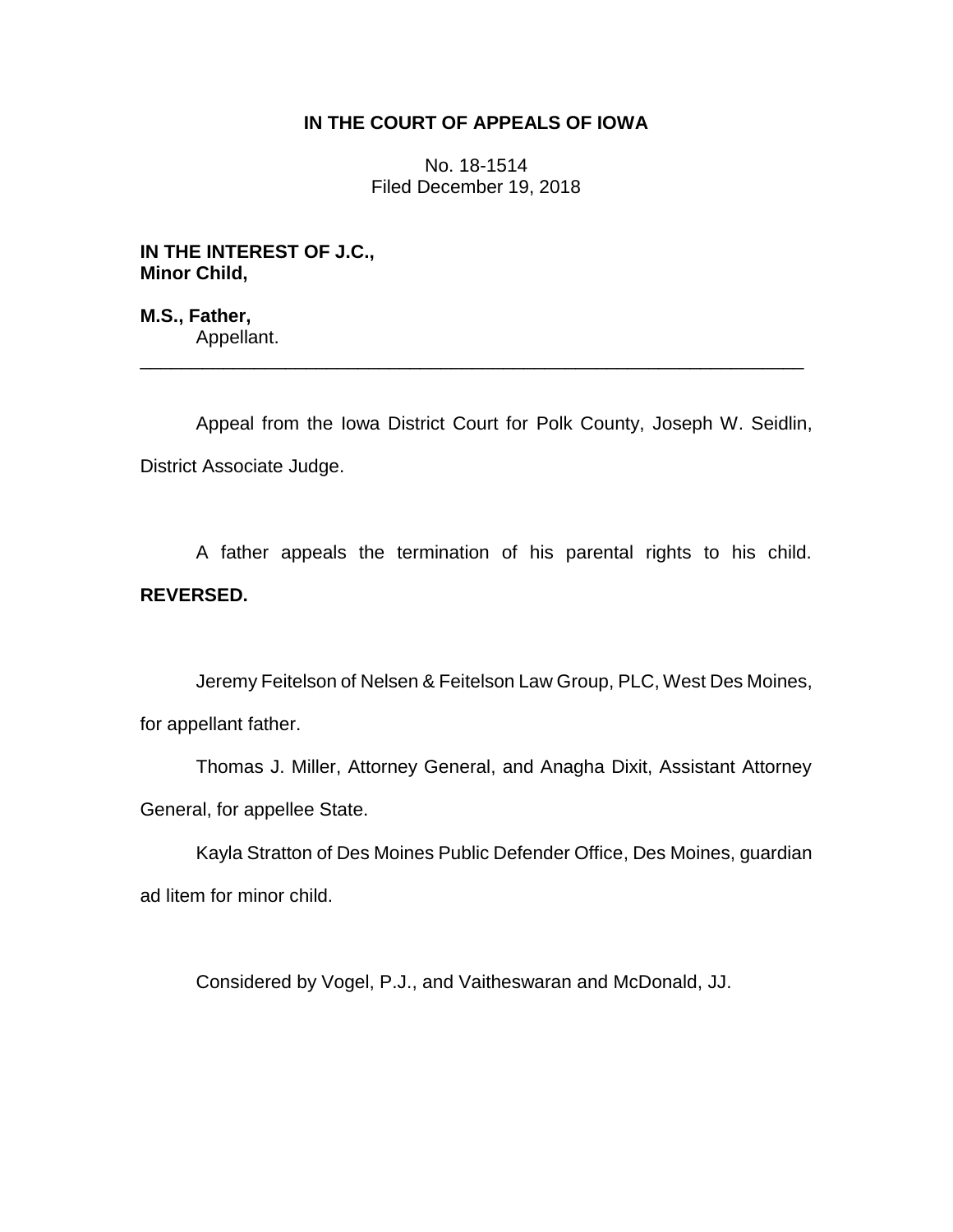## **VAITHESWARAN, Judge.**

A father appeals the termination of his parental rights to his child, born in mid-January 2018.<sup>1</sup> He contends (1) the State failed to prove he abandoned the child, (2) termination was not in the child's best interests, and (3) the district court should have granted him an additional six months to facilitate reunification. There is a more fundamental problem: the State failed to serve the father with notice of the child-in-need-of-assistance petition.

### *I***.** *Background Proceedings*

 $\overline{a}$ 

The child was born with methamphetamine in her system. Twelve days after the birth, the mother consented to temporary removal of the child. The child was placed with maternal relatives, where she remained throughout the proceedings.

On the date of removal, the State also filed a child-in-need-of-assistance petition. The petition alleged the mother was uncertain about the father's identity but had "narrowed it to one of two people." The petition named the two people and made reference to their criminal histories. One of the people turned out to be the biological father.

Two hours after the State filed the child-in-need-of-assistance petition, it also filed the biological father's criminal history. The document listed his offender number; birth date; and temporary discharge date, which was six months later.

In time, the State filed an amended and substituted petition, repeating the names of the two people believed to be the child's father. Shortly thereafter, the

 $1$  The mother's parental rights to the child were also terminated; she does not appeal.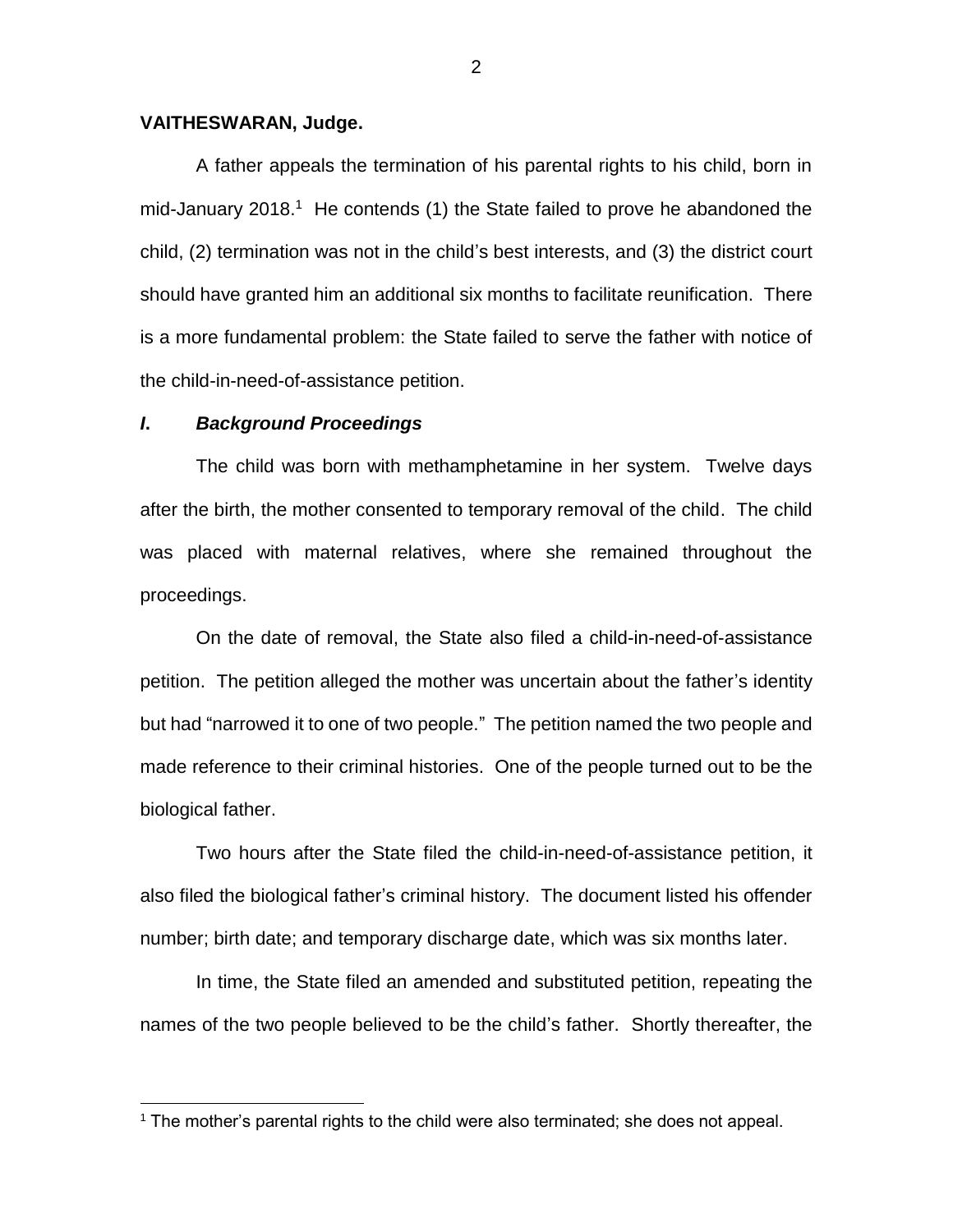district court entered an order confirming the child's removal from the mother's custody. The mother received a copy of the order; the father did not. Nor did the father receive a copy of an adjudication order entered five weeks after the child's removal.<sup>2</sup> There is no indication the child-in-need-of-assistance petition or amended petition was served on the biological father.

Two months after the child's removal, the department of human services filed a report listing the father's full name as "unknown," notwithstanding its prior identification of the putative fathers. Two-and-a-half months after the removal, the district court filed an order directing the biological father to undergo a paternity test. The test was not administered until mid-June 2018, five months after the child's birth.

About ten days later, the State filed a petition to terminate parental rights. The father was served with the termination petition, although he had yet to receive confirmation of the paternity test result. On July 6, the department formally notified him of the result, which established him as the child's father. The termination hearing was held on August 3, less than a month after the father learned he was indeed the father. Following the hearing, the district court granted the petition. The father appealed.

## *II***.** *Notice*

 $\overline{a}$ 

Many of the pertinent principles governing notice to a parent in a child-inneed-of-assistance proceeding were summarized in a prior unpublished opinion of this court. *See In re A*.*L*., No. 14-0428, 2014 WL 2432421, at \*1–2 (Iowa Ct. App.

 $2$  The portions of both orders directing the clerk to provide a copy to others was left blank.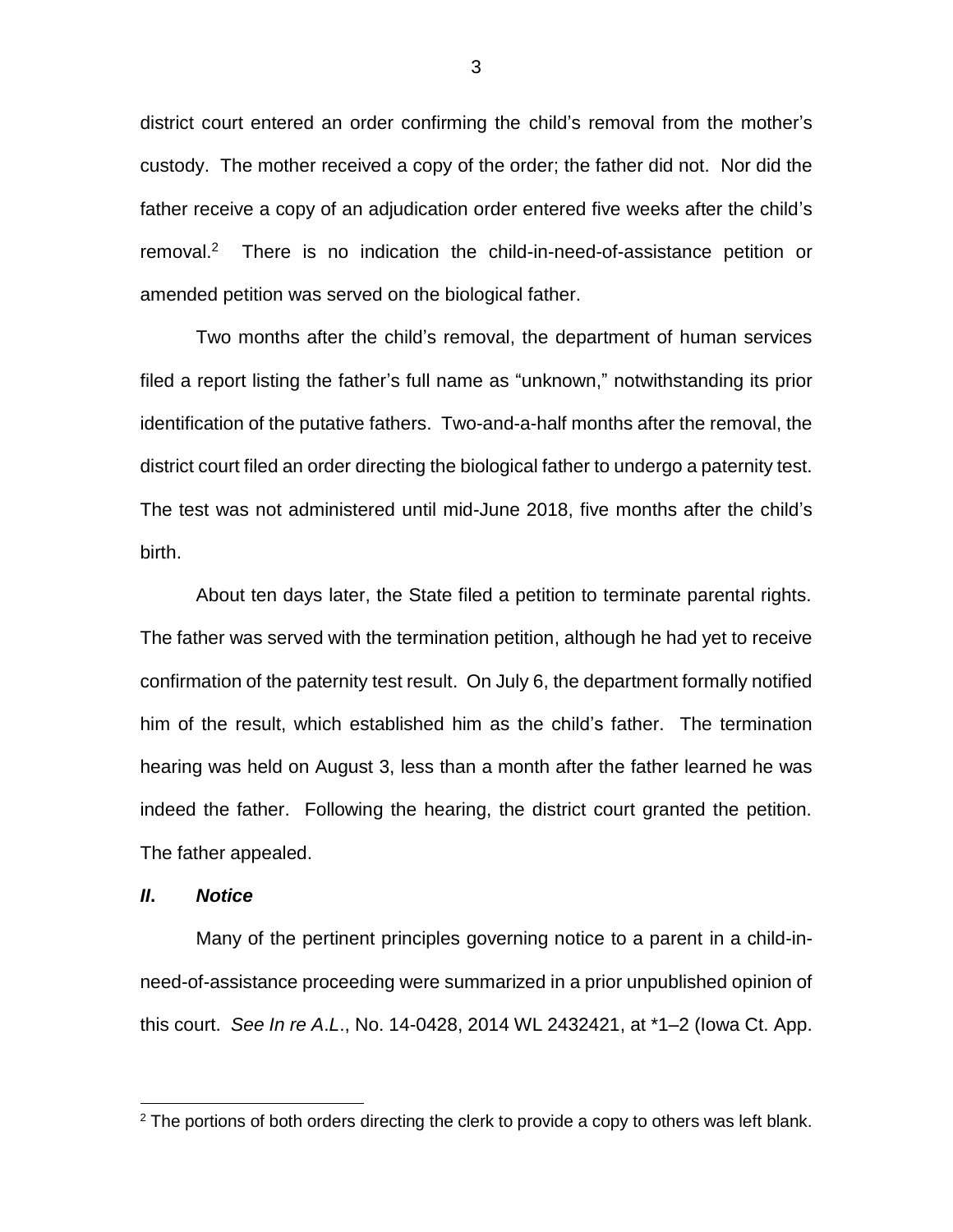May 29, 2014). As we stated, "'Notice of the hearing and an opportunity to be heard appropriate to the nature of the case is the most rudimentary demand of due process of law' in proceedings affecting parental rights to children." *Id*. at \*1 (quoting *In re S*.*P*., 672 N.W.2d 842, 845 (Iowa 2003)); *see also Callender v*. *Skiles*, 591 N.W.2d 182, 189 (Iowa 1999) ("Due process must be afforded when an individual is threatened by state action which will deprive the individual of a protected liberty or property interest."). "Notice in child neglect and dependency proceedings is jurisdictional." *S*.*P*., 672 N.W.2d at 845 (quoting *In re Hewitt*, 272 N.W.2d 852, 855 (Iowa 1978)). Without notice to a parent, a judgment is void. *Id*. at 846.

"A void judgment is subject to attack at any time." *Id*. Error preservation concerns are not an impediment. *Id*. We may consider jurisdictional issues on our own motion. *See Osage Conservation Club v*. *Bd*. *of Supervisors*, 611 N.W.2d 294, 298–99 (Iowa 2000) (stating failure to raise issue of void agency decision on certiorari did not preclude appellate court from considering issue on its own motion).

On our de novo review of the record, we raise and address the question of whether the father received notice of the child-in-need-of-assistance action on our own motion. Although the issue implicates due process concerns, we consider the issue under pertinent statutory authority.

The State is obligated to serve the child-in-need-of-assistance petition "in the same manner as for adjudicatory hearings in cases of juvenile delinquency as provided in section 232.37." Iowa Code § 232.88 (2018). Section 232.37 requires service "upon the known parents . . . of a child" and requires the service to be

4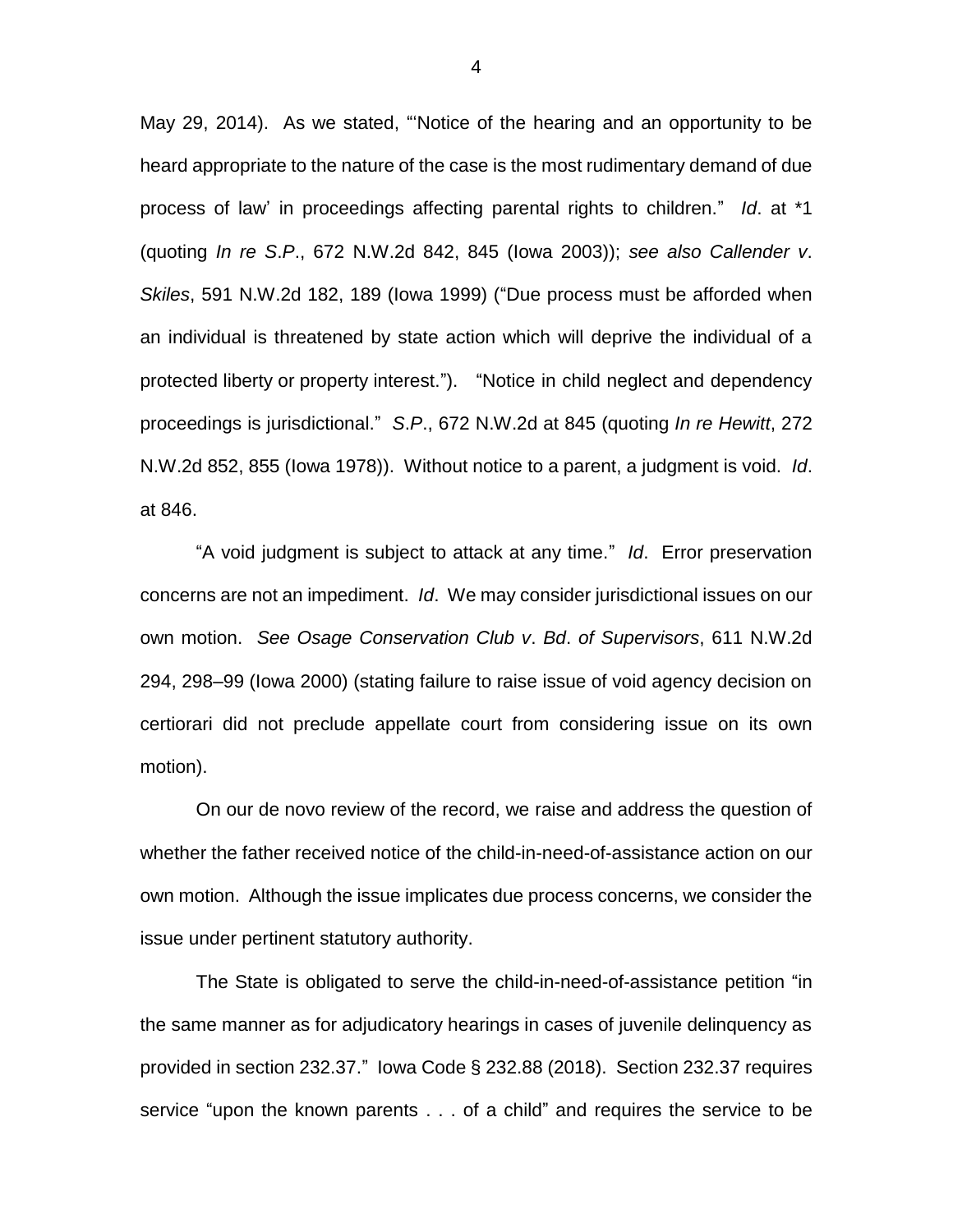"made personally by the sheriff" or, if the court determines personal service is impracticable, by certified mail. *Id*. at § 232.37(1), (4). Hearings may not take place without a parent except if the parent "fails to appear after reasonable notification" or "if the court finds that a reasonably diligent effort has been made to notify the child's parent." *Id*. at § 232.38(1); *see also id*. at §§ 232.112(1) ("[N]otice [of termination petitions] may be dispensed with in the case of any such person whose name or whereabouts the court determines is unknown and cannot be ascertained by reasonably diligent search."); 232.88 ("[N]otice shall be waived regarding a person who was notified of the adjudicatory hearing and who failed to appear."). A diligent search "is measured not by the quantity of the search but the quality of the search." *Qualley v*. *State Fed*. *Sav*. *& Loan*, 487 N.W.2d 353, 355 (Iowa Ct. App. 1992).

While a reasonable search does not require the use of all possible or conceivable means of discovery, it is an inquiry that a reasonable person would make, and it must extend to places where information is likely to be obtained and to persons who, in the ordinary course of events, would be likely to have information of the person or entity sought.

*Id*.

As of the date the State filed the child-in-need-of-assistance petition, the department knew the father's name and key identifying details such as his date of birth and offender number. Despite this knowledge, the agency took no steps to notify the father of the child-in-need-of-assistance petition or impending proceedings. The department chose to do nothing until after the adjudicatory order was entered.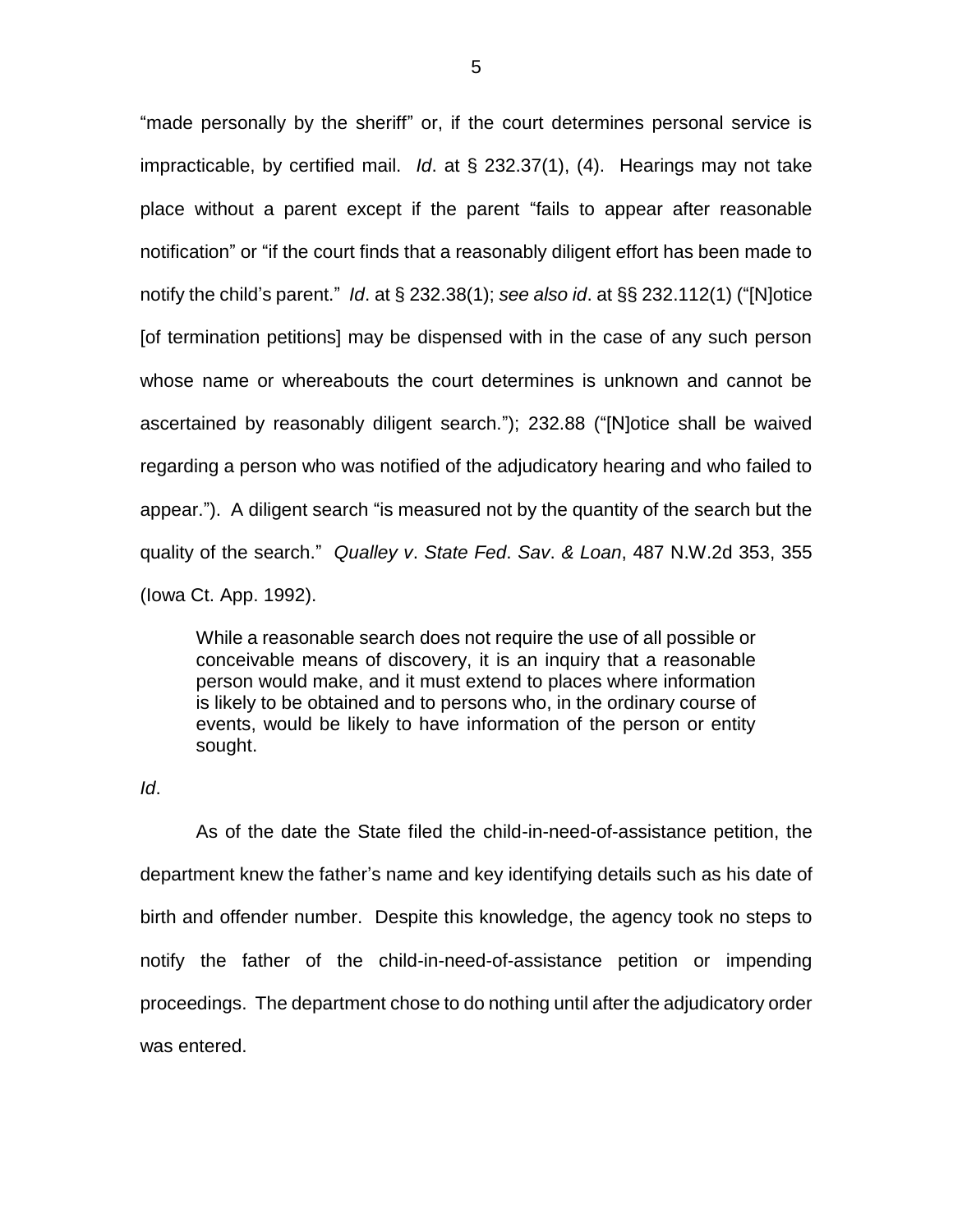At that juncture, the agency elected to perform sequential rather than simultaneous paternity tests of the two putative fathers; the biological father's paternity test was not ordered until after the other man was ruled out as the father. By this time, all that remained in the child-in-need-of-assistance proceeding was a dispositional hearing, which took place a day later.

The order for paternity testing was the first notice the father was sent with the caption of the pending child-in-need-of-assistance action. Two months later, the State filed an "affidavit of diligent search" attesting to various means used to locate the father. The affidavit did not indicate the dates on which those efforts were made. There was also no indication the affiant contacted the department, the father's probation officer, the father's mother, the relatives with custody of the child, or the child's mother, who the father saw four days before the date of the attestation. The affidavit characterized the father as a "fugitive from justice out of Polk County." He was arrested the next day.

There is scant if any indication the father had actual knowledge of the childin-need-of-assistance proceedings before his arrest. He knew of the mother's pregnancy, knew during the pregnancy that he might be the father, and knew of the child's birth. But he did not know until almost five months after the child's birth that the other putative father was not the father. As noted, the department formally notified him of his paternity test result just three-and-a-half weeks before the termination hearing. The department case manager conceded that, although the child's mother identified the father "[v]ery early on," she did not attempt to reach him until the other putative father was eliminated as a parent. She also conceded, "He did call me back and leave voicemails." Although she stated she returned his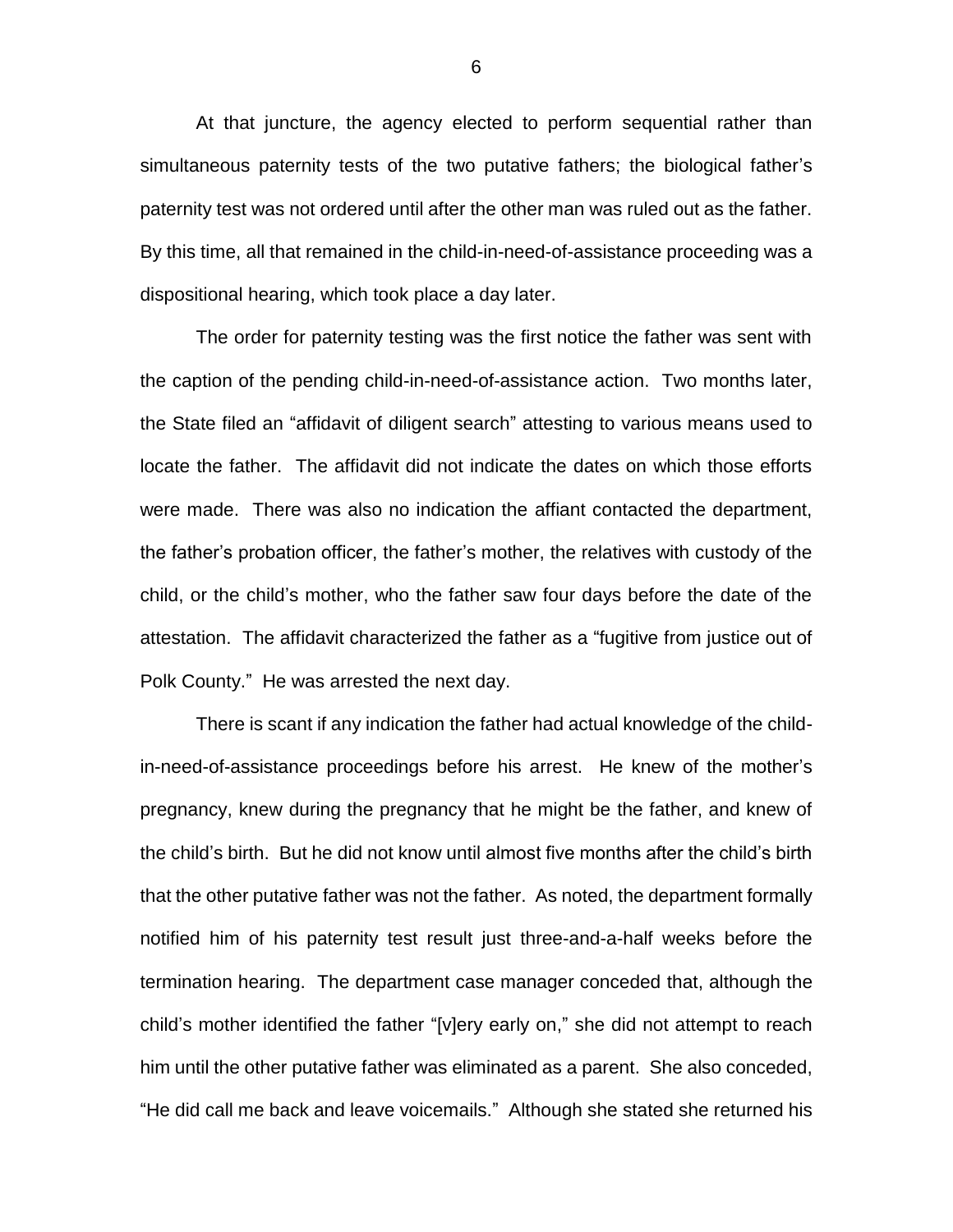calls, she admitted it was not her practice to leave any details about the case. The case manager's testimony about her contacts with the father beg the question of why these contacts were not made at the time the petition was filed.

Even if the father had actual knowledge of the child-in-need-of-assistance proceeding, that fact "did not obviate the need to provide formal notice, absent some participation by" him in those proceedings. *A*.*L*., 2014 WL 2432421, at \*2 (citing *State v*. *Kaufman*, 201 N.W.2d 722, 724 (Iowa 1972) ("Actual notice . . . is no substitute for service of notice according to statute.")); *Coe v*. *Armour Fertilizer Works*, 237 U.S. 413, 424 (1915) ("Nor can extra-official or casual notice, or a hearing granted as a matter of favor or discretion, be deemed a substantial substitute for the due process of law that the Constitution requires."). There is no evidence he participated in the proceedings.

It is true the father was served with the termination petition, was appointed counsel in the termination action, and testified at the termination hearing. But his participation in that proceeding cannot be construed as a waiver of his right to notice of the underlying child-in-need-of-assistance action because he was not aware of that action. *See Hewitt*, 272 N.W.2d at 857 ("[T]he notice must be given sufficiently in advance of the court proceedings."); *cf*. *In re J*.*S*., 386 N.W.2d 149, 152 (Iowa Ct. App. 1986) (noting father intervened in child-in-need-of-assistance proceedings and "acquiesced to the jurisdiction of the court for ten months"). Participation in those proceedings is crucial for any parent seeking to maintain a relationship with a child because child-in-need-of-assistance proceedings "can be the first step toward termination." *Hewitt*, 272 N.W.2d at 857.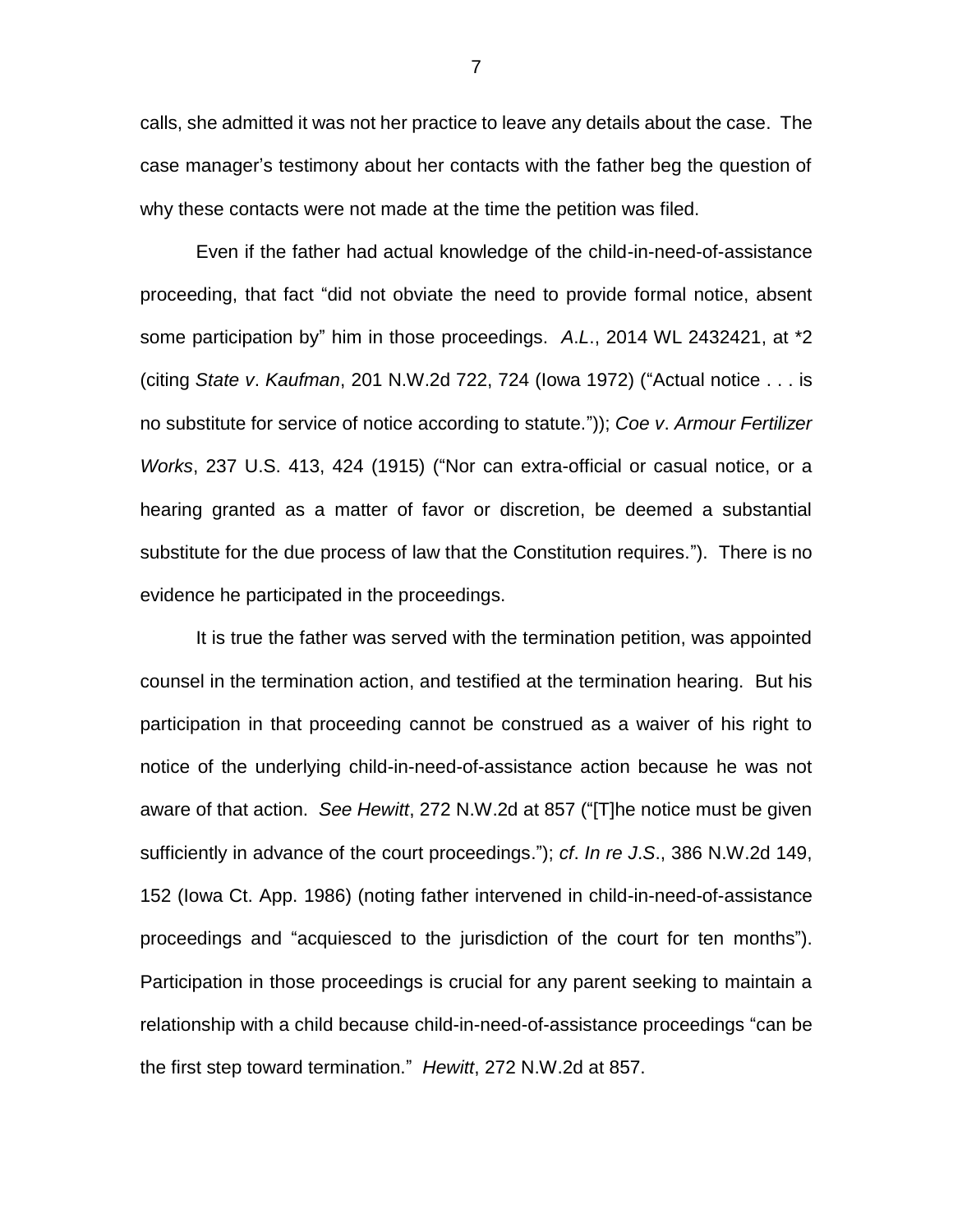The agency's failure to notify the father of the child-in-need-of-assistance proceedings prevented him from being heard in the child-in-need-of-assistance action and rendered the proceeding void as to him. *See S*.*P*., 672 N.W.2d at 848.

The opinion could end here. But, as stated in *In re A*.*L*., this court has reached the merits of an appeal notwithstanding the absence of notice. *See* 2014 WL 2432421, at \*2 (citing *In re M*.*L*.*M*., 464 N.W.2d 688, 690–91 (Iowa Ct. App. 1990)). Accordingly, we do so here.

#### *III. Abandonment*

The district court concluded the father abandoned his child. Abandonment requires proof of "both the intention to abandon and the acts by which the intention is evidenced." Iowa Code § 232.2(1).

Although the father was aware he might be a parent, his paternity was not established until shortly before the termination hearing. After being served with the termination petition, the father had his mother and his attorney contact the department. The father also appeared at the termination hearing and testified that he wished to maintain a relationship with the child.

We conclude an intent to abandon the child was not established. In light of our conclusion, we need not reach the remaining two issues raised by the father.

## *IV***.** *Disposition*

We reverse the termination decision as to the father. Because the mother did not appeal the termination decision, the ruling is final as to her.

#### **REVERSED.**

McDonald, J., concurs but writes separately; Vogel, P.J., dissents.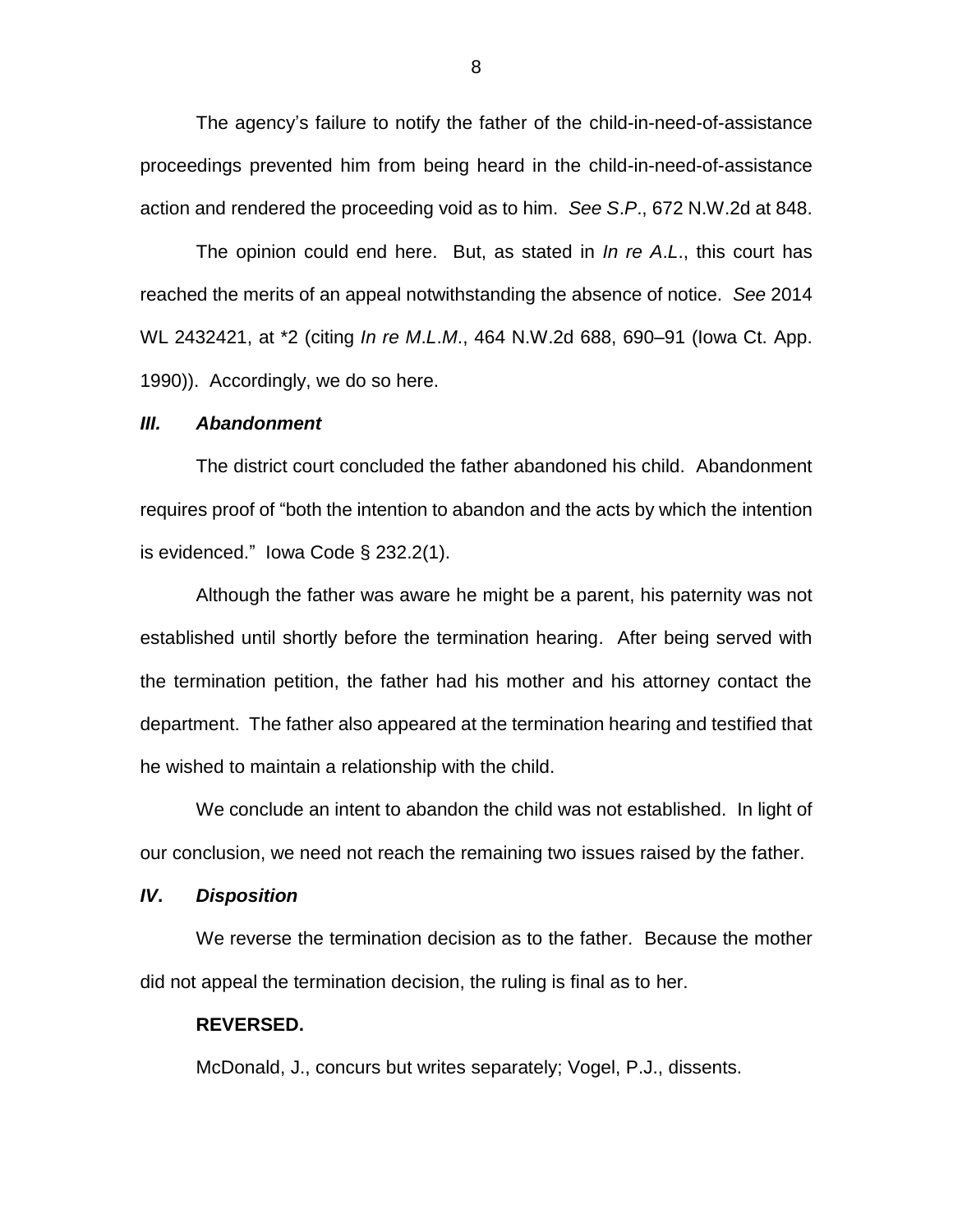## **McDONALD, Judge** (writing separately)

Judge Vaitheswaran and I agree the State failed to meet its burden of proof in establishing the father abandoned the child. My colleague and I part ways on the issue of notice, and I thus write separately.

I.

"[T]he relationship between parent and child is constitutionally protected." *Quilloin v. Walcott,* 434 U.S. 246, 255 (1978). That relationship may be terminated only when the State has proved by clear and convincing evidence the statutory ground authorizing the termination of the parent's rights. *See* Iowa Code § 232.117(2) (2018); *In re M.W.*, 876 N.W.2d 212, 219 (Iowa 2016). "Clear and convincing evidence is more than a preponderance of the evidence and less than evidence beyond a reasonable doubt. It is the highest evidentiary burden in civil cases." *In re M.S.*, 889 N.W.2d 675, 679 (Iowa Ct. App. 2016) (citation omitted). "Evidence is 'clear and convincing' when there are no 'serious or substantial doubts as to the correctness of conclusions of law drawn from the evidence.'" *In re D.W.*, 791 N.W.2d 703, 706 (Iowa 2010) (quoting *In re C.B.*, 611 N.W.2d 489, 492 (Iowa 2000)).

Here, the father supported the mother during her pregnancy and encouraged the mother to retain a healthy and drug-free lifestyle. The father visited the child in the hospital following her birth despite the uncertainty of the child's paternity at that time. The father's belief he might be the biological father was negated when the other putative father presented the father with paperwork and claimed paternity. The mother fostered the father's belief that he was not the biological father. The father's testimony on these points is not refuted. The father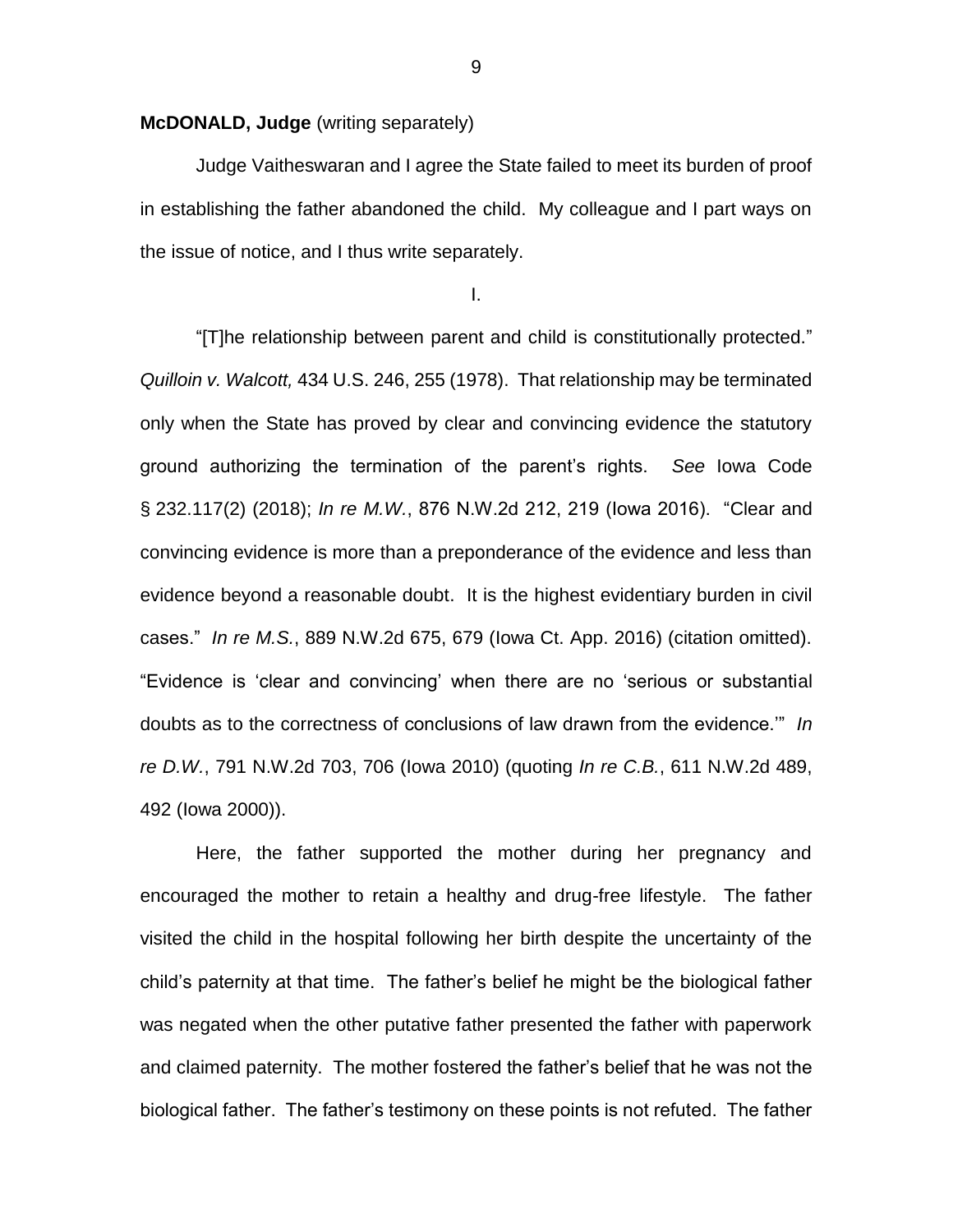was notified he was the biological father of the child less than one month prior to the termination hearing. Once the father was made aware of his status as the biological father, the father attempted to engage the department of human services through his attorney and mother so that he could develop a relationship with the child. Given the short time between the notification of paternity and the father's attempts to establish contact with the child, there is not clear and convincing evidence establishing abandonment.

II.

I respectfully disagree with my colleague's discussion of the issue of notice. The issue of notice is not properly before this court. The father did not raise the issue on appeal. I disagree with the decision to assume the role of advocate and advance claims on a litigant's behalf. That is not this court's role. The court of appeals is a court of error correction. *See* Iowa Code § 602.5103(1) (providing the court of appeals "constitutes a court for the correction of errors at law"). "Our obligation on appeal is to decide the case within the framework of the issues raised by the parties." *Feld v. Borkowski*, 790 N.W.2d 72, 78 (Iowa 2010). "This court is not a roving commission that offers instinctual legal reactions to interesting issues that have not been raised or briefed by the parties and for which the record is often entirely inadequate if not completely barren. We decide only the concrete issues that were presented, litigated, and preserved in this case." *City of Davenport v. Seymour*, 755 N.W.2d 533, 545 (Iowa 2008).

In addition to not being raised by the parties on appeal, the issue is not preserved for appellate review. The father did not raise the issue in the district court. Indeed, the father's counsel did not object when the prosecutor asked the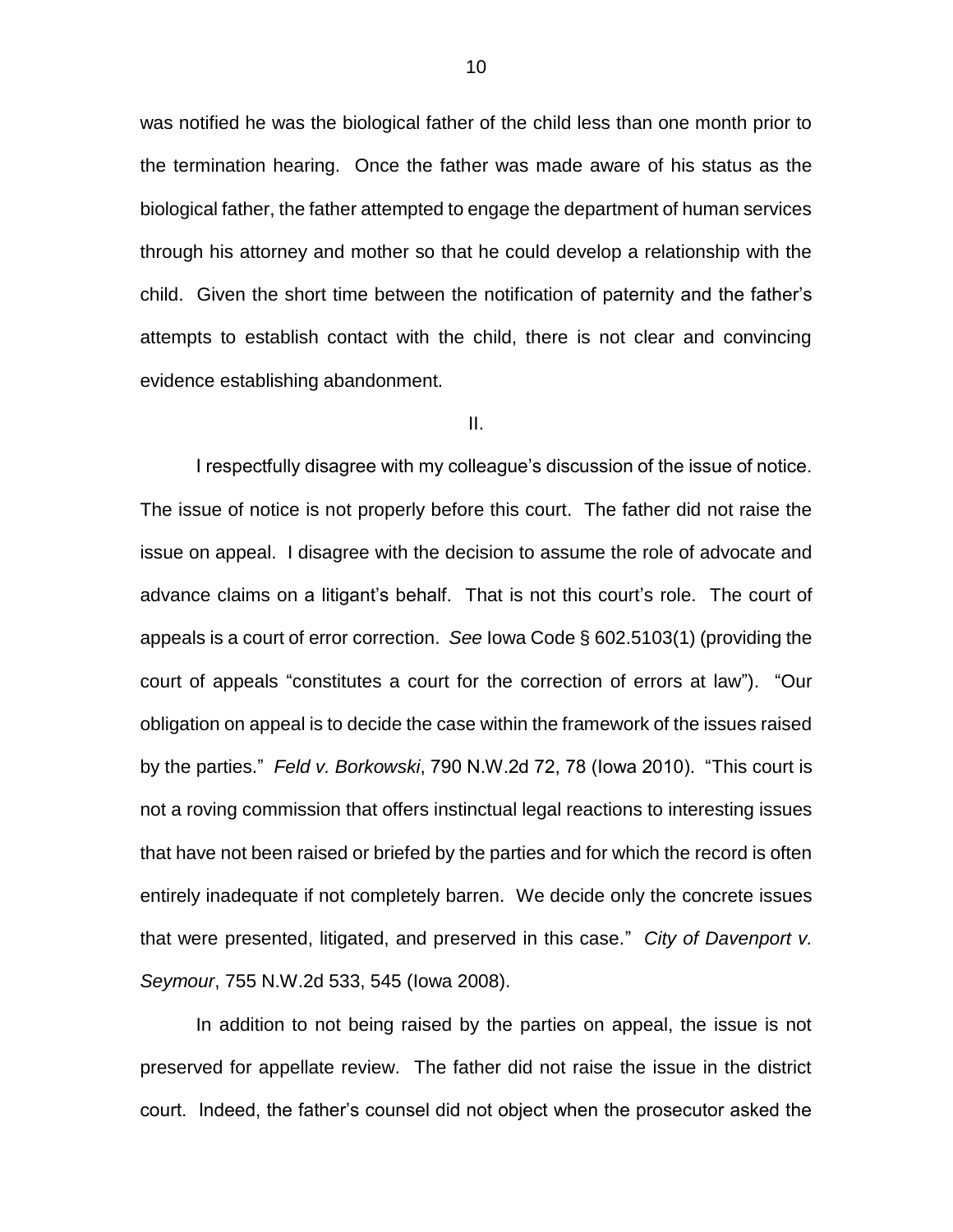juvenile court to take judicial notice of the files in the assistance proceeding. An error must be preserved before it can be addressed on appeal. *See In re K.C.*, 660 N.W.2d 29, 38 (Iowa 2003) (finding due process claim in a termination of parental rights appeal waived because "[e]ven issues implicating constitutional rights must be presented to and ruled upon by the district court in order to preserve error for appeal"); *Meier v. Senecaut*, 641 N.W.2d 532, 537 (Iowa 2002) ("It is a fundamental doctrine of appellate review that issues must ordinarily be both raised and decided by the district court before we will decide them on appeal.").

Finally, as a matter of sound judicial administration, there is no reason to raise this issue sua sponte when a majority of this panel agrees there is insufficient evidence to sustain the termination of this father's parental rights. As my colleague notes, her discussion of the notice issue is wholly immaterial to the resolution of this particular case. The entire discussion is obiter dictum. In raising issues sua sponte, the "court[] risk[s] making unsound decisions based on [its] own inadequately informed understanding of the . . . questions involved." *State v. Childs*, 898 N.W.2d 177, 194 (Iowa 2017) (Hecht, J., dissenting).

Even if the issue were properly before the court, I disagree with my colleague on the merits of the issue. Contrary authority holds the lack of notice does not constitute reversible error. In *In re M.L.M.*, the juvenile court terminated a father's parental rights, finding the father abandoned the children. *See* 464 N.W.2d 688, 689 (Iowa Ct. App. 1990). The father argued the termination order should be vacated because he did not receive notice of the child-in-need-ofassistance proceeding. *See id.* at 690. This court agreed the father should have received notice of the assistance proceeding. *See id.* However, we held the failure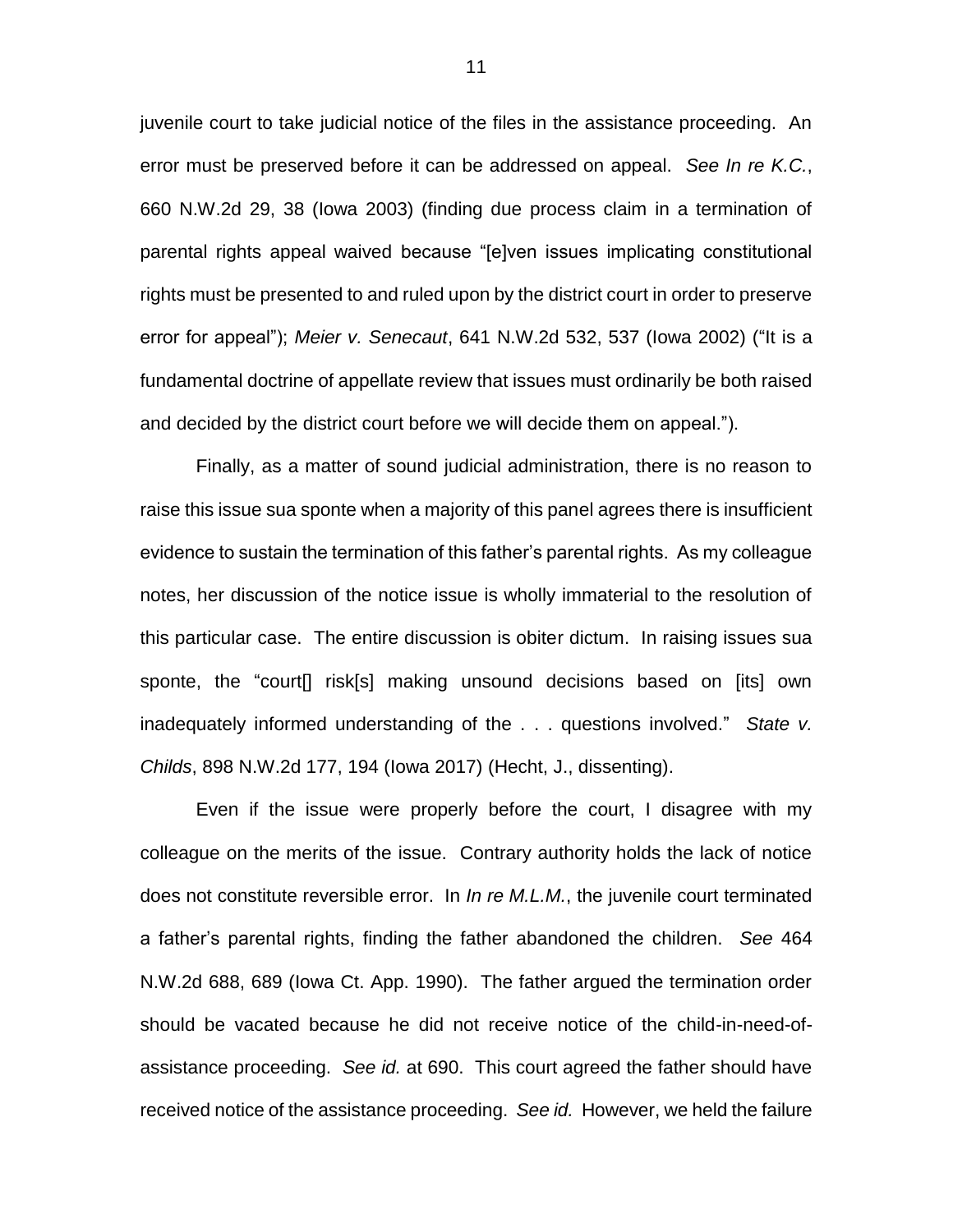to receive notice of the assistance proceeding was immaterial to the termination order. *See id.* Critically, we recognized that termination "for desertion under section 232.116(1)[(b)] does not require a previous child-in-need-of-assistance proceeding or offering of services to assist with parenting" as a necessary element. *See id.* at 691. This court affirmed the order terminating the father's parental rights. *Id.*

As a published opinion, *M.L.M.* is controlling authority. *See Webster v. State*, No. 17-0539, 2018 WL 3873411, at \*2 n.4 (Iowa Ct. App. Aug. 15, 2018) (recognizing a published opinion of this court serves as controlling authority that binds this court); *compare* Iowa R. App. P. 6.904(2)(a) (describing published opinions as "legal authorities"), *with* Iowa R. App. P. 6.904(2)(c) (clarifying "[u]npublished opinions or decisions shall not constitute controlling legal authority"). One panel of this court is not at liberty to overrule or ignore a prior controlling panel opinion of this court.

For the past twenty-eight years, our unpublished decisions have continued to follow *M.L.M. See In re S.N.*, No. 12-1236, 2012 WL 4101813, at \*1 (Iowa Ct. App. Sept. 19, 2012) ("However, failure to include the father in the child-in-needof-assistance proceeding does not require a reversal of the termination. The father received notice of the termination proceeding." (citation omitted)); *In re B.M.M.*, No. 11-0203, 2011 WL 1376882, at \*2 (Iowa Ct. App. Apr. 13, 2011) ("Even if the father was not properly notified of the permanency hearing, he does not assert that he received inadequate notice of the termination proceedings that followed. Indeed, his attorney appeared at two termination hearings scheduled in August and December 2010 and vigorously defended the father's interests. For that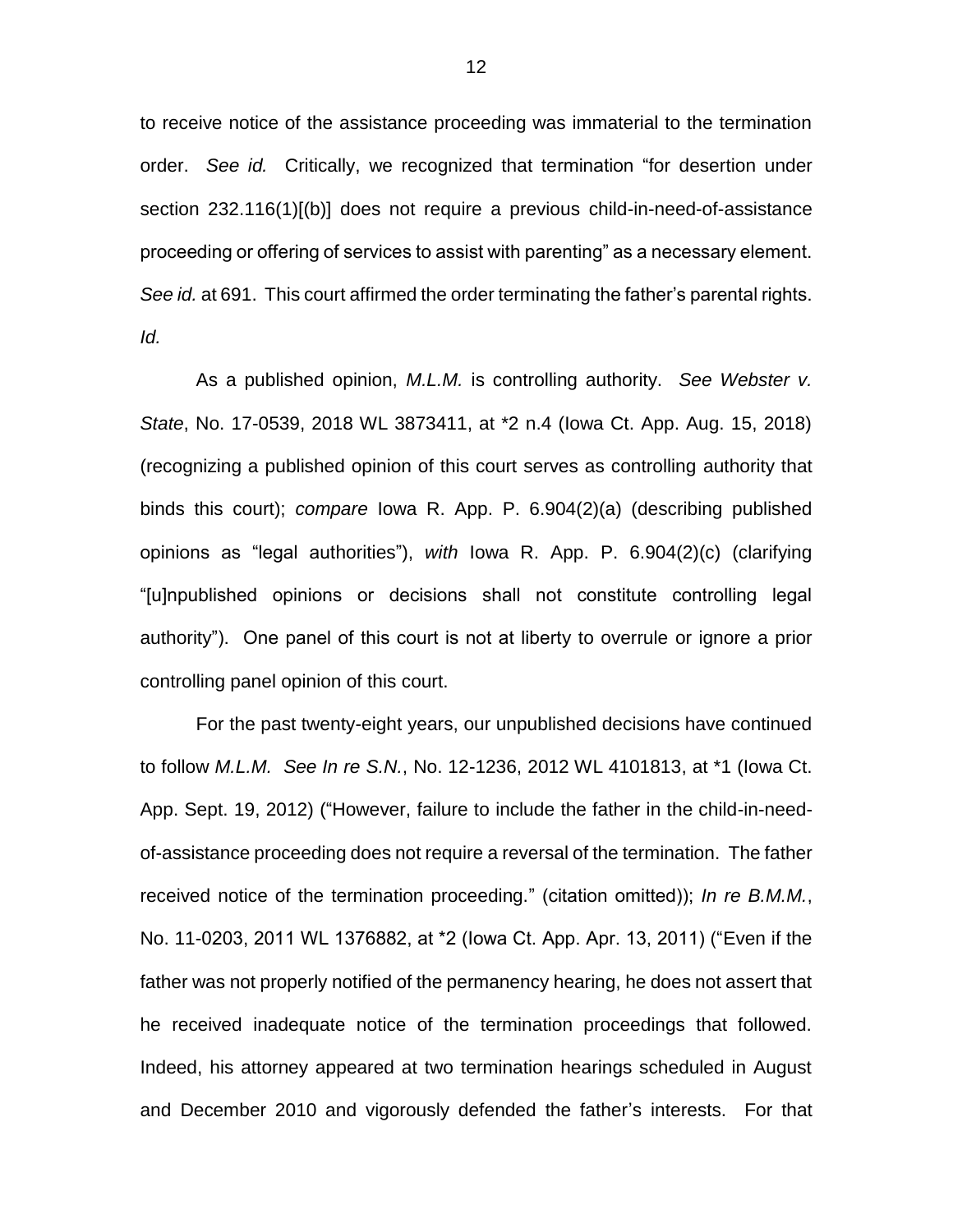reason, we conclude any possible inadequacy with the notice of the March 17 hearing was not prejudicial."); *In re E.P.*, No. 10-1216, 2010 WL 3894581, at \*2 (Iowa Ct. App. Oct. 6, 2010) ("Furthermore, the father received notice of the termination petition and hearing, was present at the hearing, and represented by counsel. The State's failure to personally serve him notice of the [child-in-needof-assistance] proceedings does not require a reversal of the termination . . . ."); *In re J.P.*, No. 07-0226, 2007 WL 1202710, at \*1 (Iowa Ct. App. Apr. 25, 2007) (affirming termination order despite lack of notice of assistance proceeding).

My colleague offers no reason to deviate from nearly three decades of practice, and I see no reason. In my view, *M.L.M.* was correctly decided. In arguing for a contrary conclusion, my colleague relies on "pertinent principles governing notice to a parent in a *child-in-need-of-assistance proceeding*." (Emphasis added.) My colleague then concludes that "[w]ithout notice to a parent, a judgment is void." This argument and conclusion both fail to appreciate that an assistance proceeding and a termination proceeding are separate and distinct. A child-in-need-of-assistance proceeding is initiated by filing a petition pursuant to section 232.87. The final order in an assistance proceeding is the dispositional order issued pursuant to section 232.99. *See* Iowa Code §§ 232.99-232.102 (setting forth requirements of disposition and dispositional options); *In re Long*, 313 N.W.2d 473, 476 (Iowa 1981) (holding dispositional order is a final order). In contrast, a termination proceeding is initiated by filing a separate petition pursuant to section 232.111. The final order in a termination proceeding is a separate dispositional order entered pursuant to section 232.117. Thus, even assuming my colleague is correct in stating that the lack of notice in an assistance proceeding

13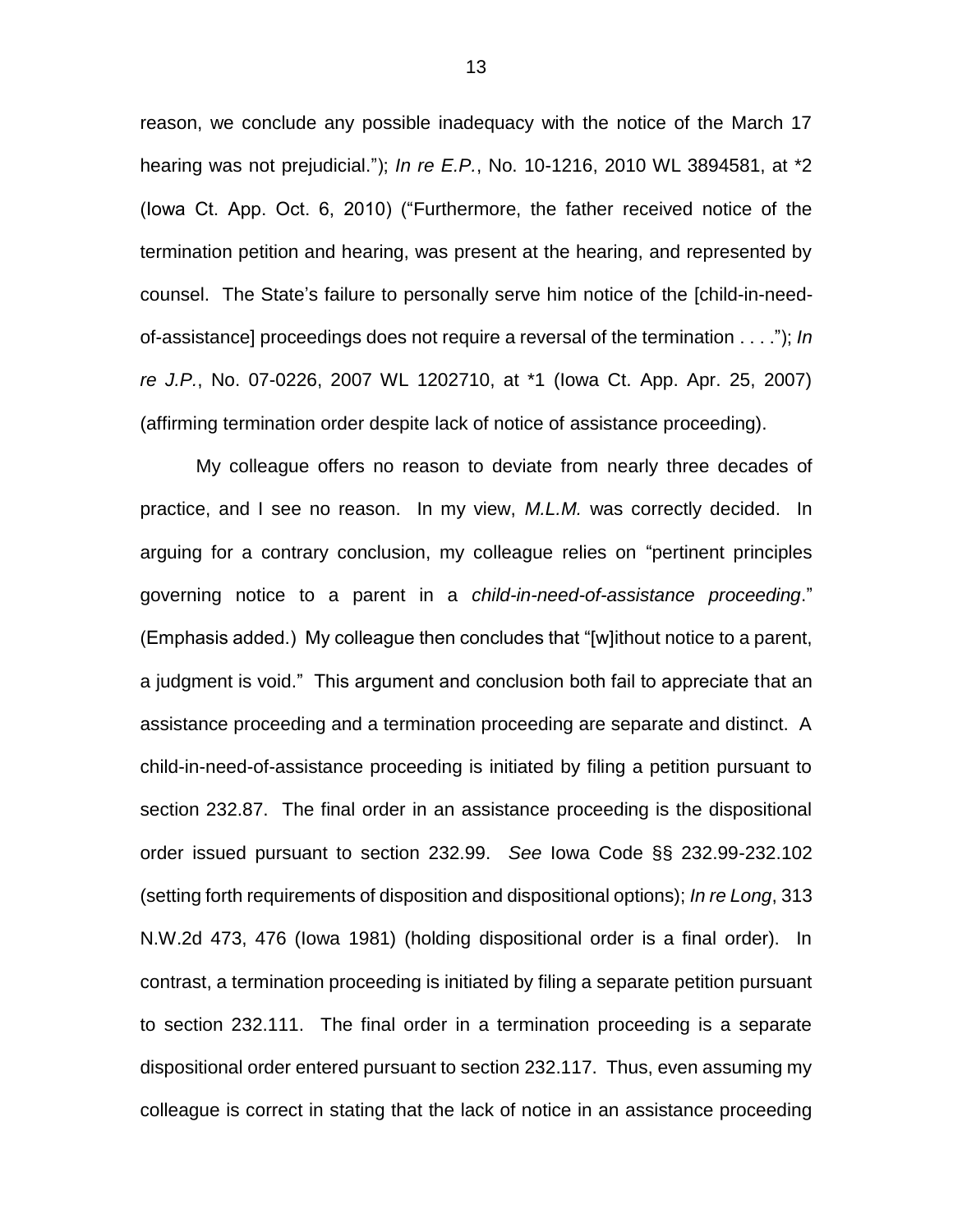renders a judgment "void" (versus voidable), the "void" judgment would be only the dispositional order in the assistance proceeding and not the termination order in the termination proceeding.

Consider the issue further. Here, the juvenile court terminated the father's parental rights pursuant to section 232.116(1)(b). Under that section, the juvenile court can terminate a parent's rights upon "clear and convincing evidence that the child has been abandoned or deserted." Iowa Code § 232.116(1)(b). There is no requirement that a child first be adjudicated in need of assistance prior to termination under section 232.116(1)(b). *Cf.* Iowa Code § 232.116(1)(d), (e), (f), (g), (h), (j), (k), (*l*), (m), (n) (all requiring proof the child was adjudicated in need of assistance as an element of termination). If there is no requirement that a child be adjudicated in need of assistance prior to termination of parental rights pursuant to section 232.116(1)(b), then the State need not initiate an assistance proceeding prior to seeking termination on that ground. Why should the termination order be set aside on the ground the father failed to receive notice of a proceeding the State is not even required to hold and that is not a prerequisite to termination of parental rights? Under the controlling case of *M.L.M.*, it should not. I see no reason to ignore long-standing, controlling precedent.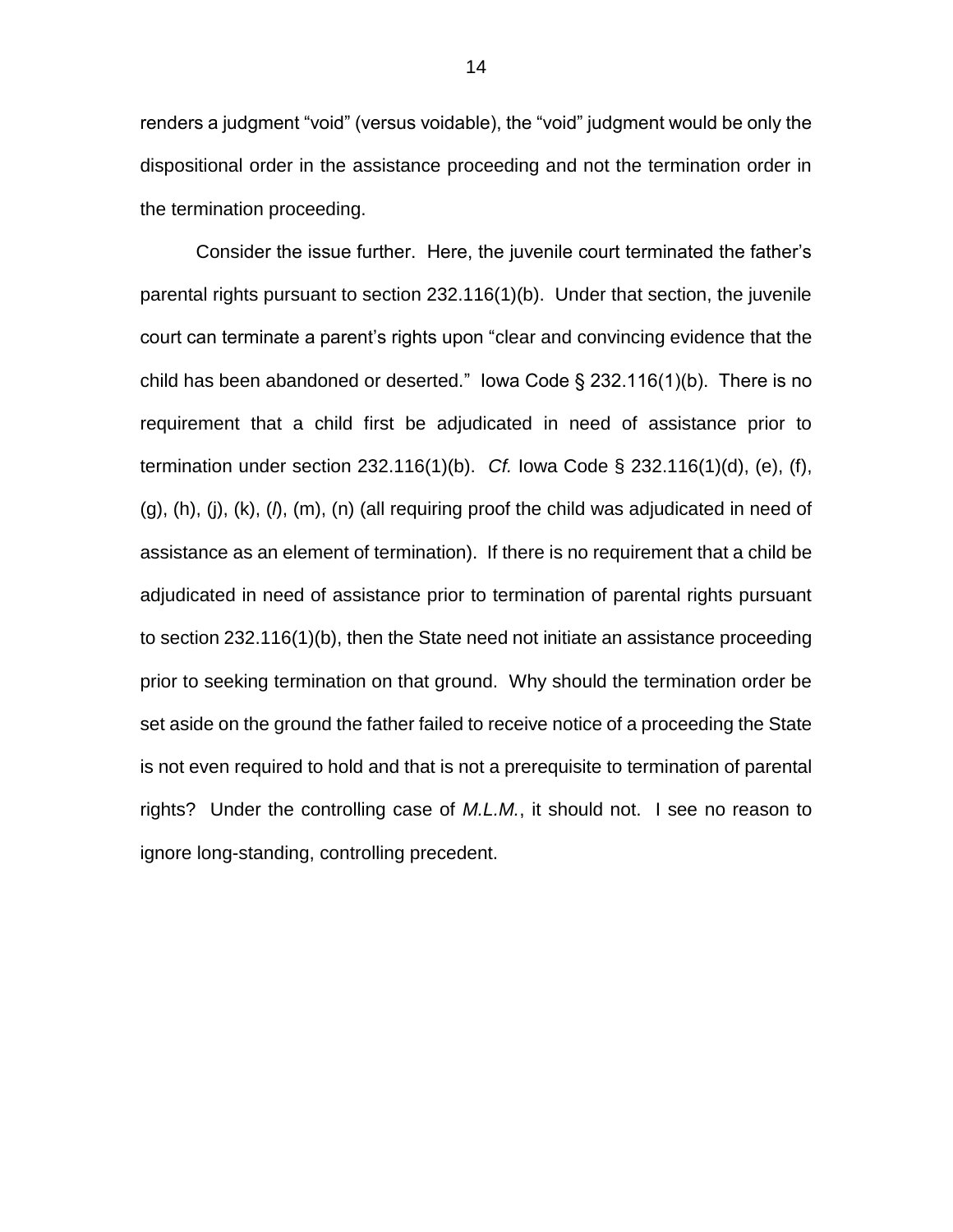### **VOGEL, Presiding Judge** (dissenting)

I concur with section II of Judge McDonald's well-reasoned special concurrence that the issue of notice is not properly before this court. As Judge McDonald writes, "I disagree with the decision to assume the role of advocate and advance claims on a litigant's behalf." However, I write separately to make a parallel argument on the merits of this case—abandonment. Why should this court reach the merits when those merits were also not challenged either before the district court or on appeal?

The father was alleged to have abandoned his daughter under Iowa Code section 232.116(1)(b) (2018). At the termination hearing, the father made no assertion that he did not abandon the child nor set forth any facts upon which he could challenge the State's allegation. In his testimony, he discussed his relationship with the mother, his living situation, his incarceration, his drug and alcohol addictions, his mental-health challenges, and his hopes for a better future. Nevertheless, he said nothing on the issue of abandonment. On appeal, the extent of his abandonment argument is: "The Appellant made record at the time of the termination trial regarding Appellant's resistance to the entry of an order terminating his parental rights. The Appellant filed a timely notice of appeal." Under our appellate procedure rules, that is insufficient.

Iowa Rule of Appellate Procedure 6.201(1)(d) provides the contents of a petition on appeal "shall substantially comply with form 5 in rule 6.1401." Paragraph eight of that form, "Petition on Appeal (Cross-Appeal) (Child-in-Needof-Assistance and Termination Cases)," instructs the appellant to:

15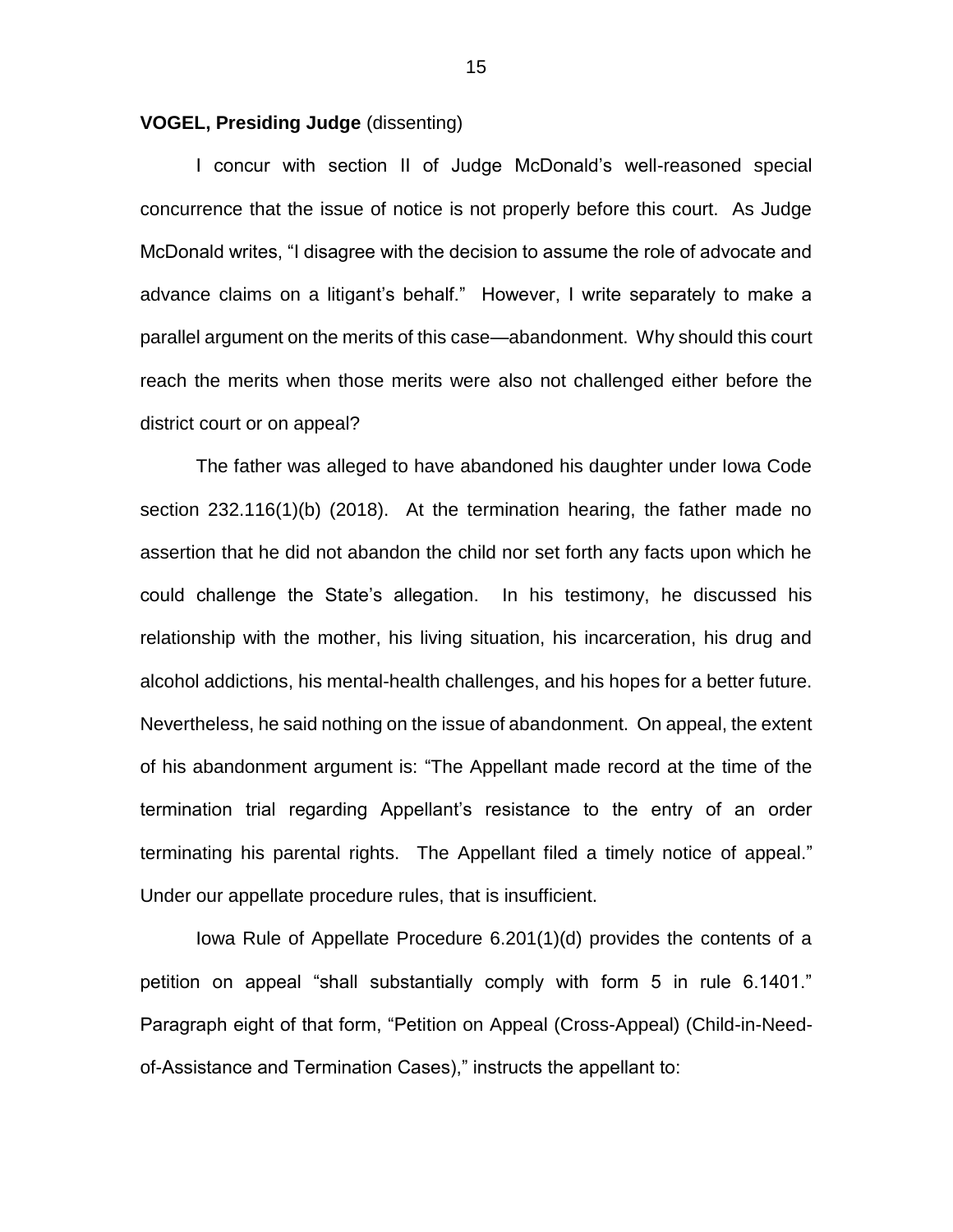State the legal issues presented for appeal, including a statement of how the issues arose and how they were preserved for appeal. Also, state what findings of fact or conclusions of law the district court made with which you disagree and why, generally referencing a particular part of the record, witnesses' testimony, or exhibits that support your position on appeal:

*The issue statement should be concise in nature setting forth specific legal questions. General conclusions, such as "the trial court's ruling is not supported by law or the facts" are not acceptable. Include supporting legal authority for each issue raised, including authority contrary to appellant's case, if known*.

Iowa R. App. P. 6.1401 (emphasis added).

In *In re J.A.D.-F.*, we found the mere assertion the State failed to meet its burden was "little more than saying, 'I appeal.'" 776 N.W.2d 879, 884 (Iowa Ct. App. 2009). "With precious little guidance, this court is essentially forced to divine what the [appellant] believes supports the issues he [or she] raises." *Id.* Here, the father provided even less guidance than the appellant in *J.A.D.-F.* because the father's petition only states he made a record and filed a timely notice of appeal. Our appellate courts are not to delve into the district court file and search for facts, essentially assuming a partisan role and advocating for a party who fails to properly pursue an appeal. *See Inghram v. Dairyland Mut. Ins. Co.,* 215 N.W.2d 239, 239– 40 (Iowa 1974) (dismissing appeal because of "wholesale failure to comply with our appellate rules," and refusing to reach the merits of the case as such action "would require us to assume a partisan role and undertake the appellant's research and advocacy"); *see also Hyler v. Garner*, 548 N.W.2d 864, 870 (Iowa 1996) (holding a "broad, all-encompassing argument is insufficient to identify error as required for our de novo review").

In this case, the father neither contested abandonment at the termination hearing nor effectively raised it on appeal, and, pursuant to our long-standing case